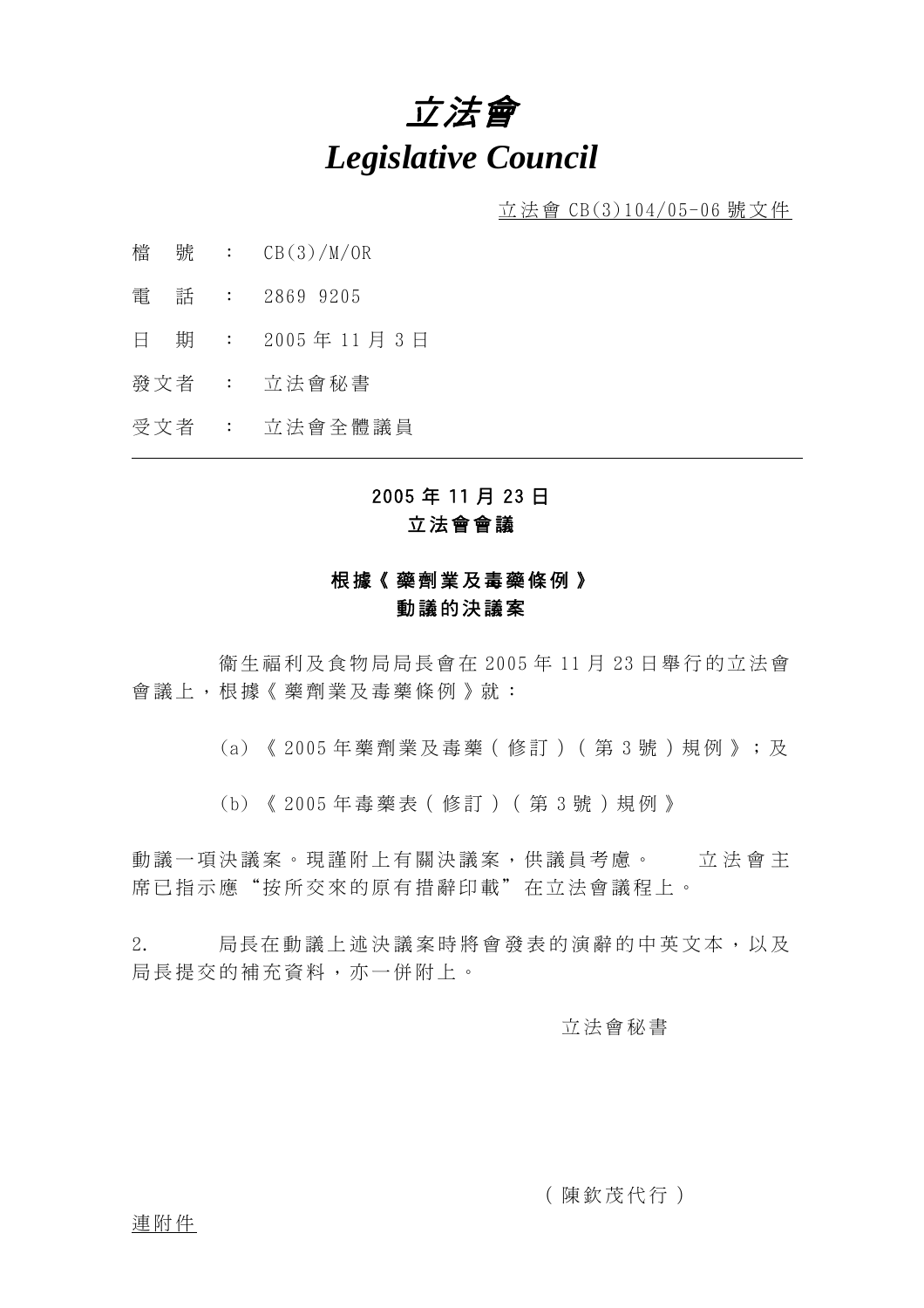《藥劑業及毒藥條例》

#### 決 議

(根據《藥劑業及毒藥條例》 (第 138 章 )第 29 條 )

議決批准藥劑業及毒藥管理局於 2005 年 10 月 31 日訂立的 —

- (a) 《 2005 年藥劑業及毒藥(修訂 )(第 3 號 )規例》;及
- (b) 《 2005 年毒藥表 (修 訂)(第 3 號 )規例》。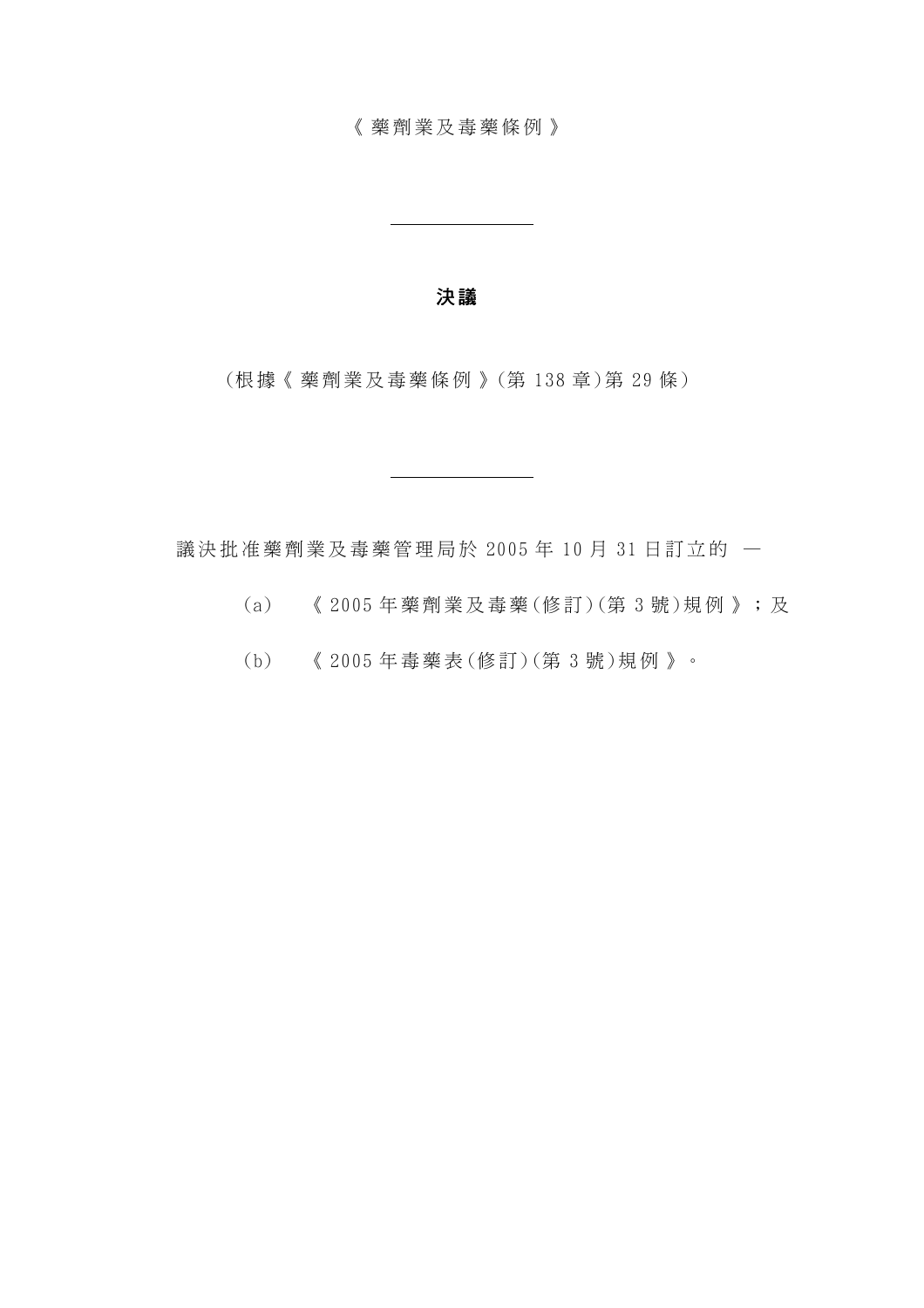#### 《 2005 年藥劑業及毒藥 (修訂 )(第 3 號 )規例》

(由藥劑業及毒藥管理局根據 《藥劑業及毒藥條例》 (第 138 章) 第 29 條在須經立法會批准的規限下訂立)

#### 1. 生效日期

第 2(d)及 3(d)及(e)條自本規例於憲報刊登之日後的 30 日起實 施 。

## 2. 特別限制根據第 3 及 5 條適用的屬 毒藥表範圍內的物質

《藥劑業及毒藥規例》(第 138 章,附屬法例 A)附 表 1 的 A 部分現 予修訂 —

- (a) 加入"貝納肝素;其鹽類";
- (b) 加入"度洛西汀;其鹽類";
- (c) 加入" Strontium ranelate" ;
- (d) 加入"維生素 A 及其酯類,限於包含在建議每日劑 量含不少於 10,000 國際單位維生素 A 的藥劑製品 者";
- (e) 在"加替沙星;其鹽類;其脂類"一項中,廢除 "脂"而代以"酯";
- (f) 在"麥考酚酸;其鹽類;其脂類"一項中,廢除 "脂"而代以"酯";
- (g) 在"氯屈膦酸;其鹽類;其脂類"一項中,廢除 "脂"而代以"酯";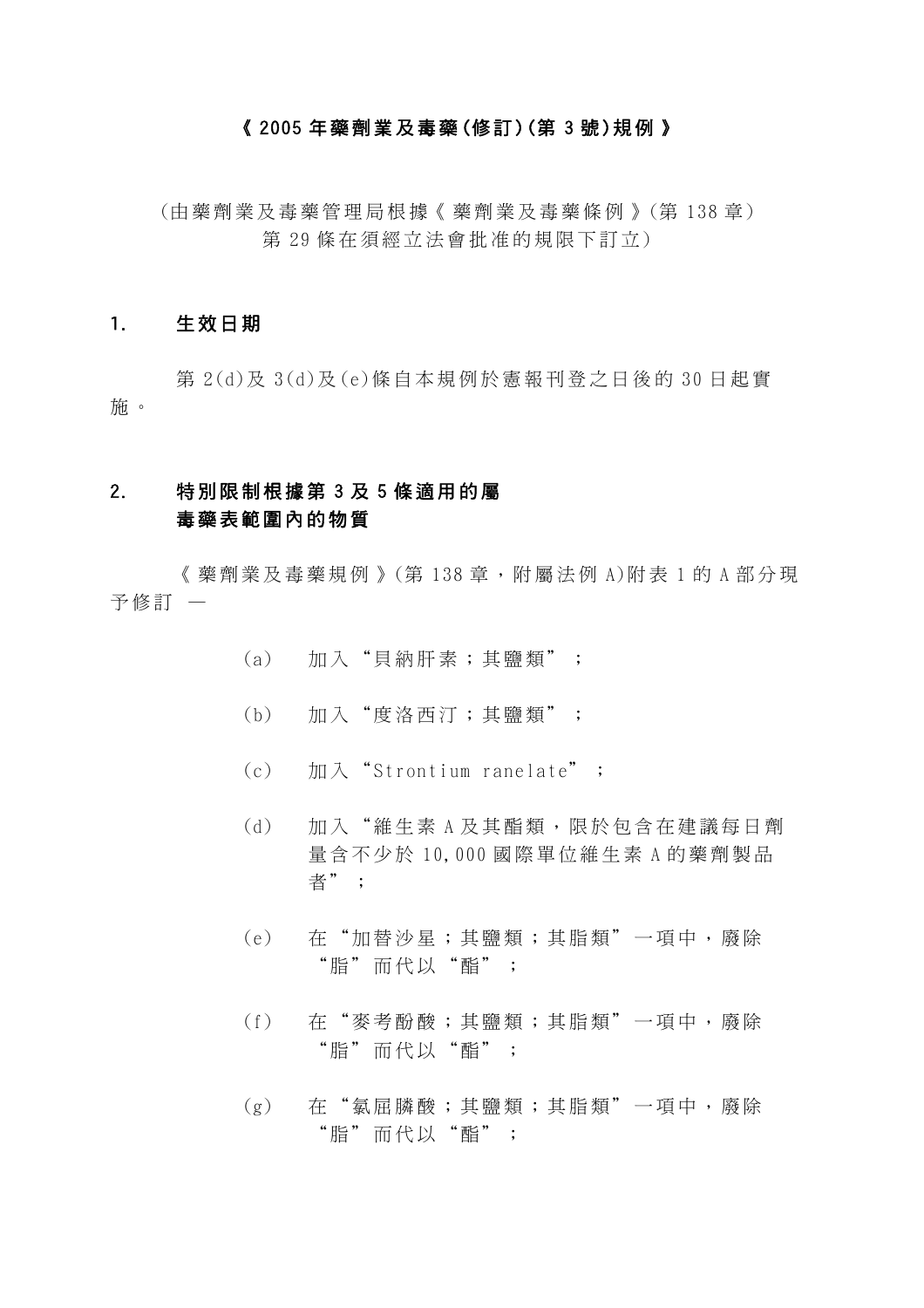- (h) 在"噻加賓;其鹽類;其脂類 ;它們的鹽類"一項 中,廢除"脂"而代以"酯";
- (i) 廢除"阿德福韋"一項而代以
	- "阿德福韋;其鹽類;其酯類;它們的鹽類";
- (j) 廢除"煙酸"一項而代以
	- "煙酸及其鹽類,限於包含在建議 每日劑量含超過 200 毫克煙酸的藥劑製品者"。

## 3. 第 9 條規定僅可按照註冊醫生、註冊 牙醫或註冊獸醫開出的處方而以 零售方式銷售的物質

附 表 3 的 A 部分現予修訂 —

- (a) 加入"貝納肝素;其鹽類";
- (b) 加入"度洛西汀;其鹽類";
- (c) 加入" Strontium ranelate" ;
- (d) 加入"維生素 A 及其酯類,限於包含在建議每日劑 量含不少於 10,000 國際單位維生素 A 的藥劑製品 者";
- (e) 在與"生物鹼"有關的一項中,在
	- "可他寧,但含有少於 0.2%可他寧的物質除外"

之後加入 —

"可待因,但含有少於 0.2%可待因的物質除外";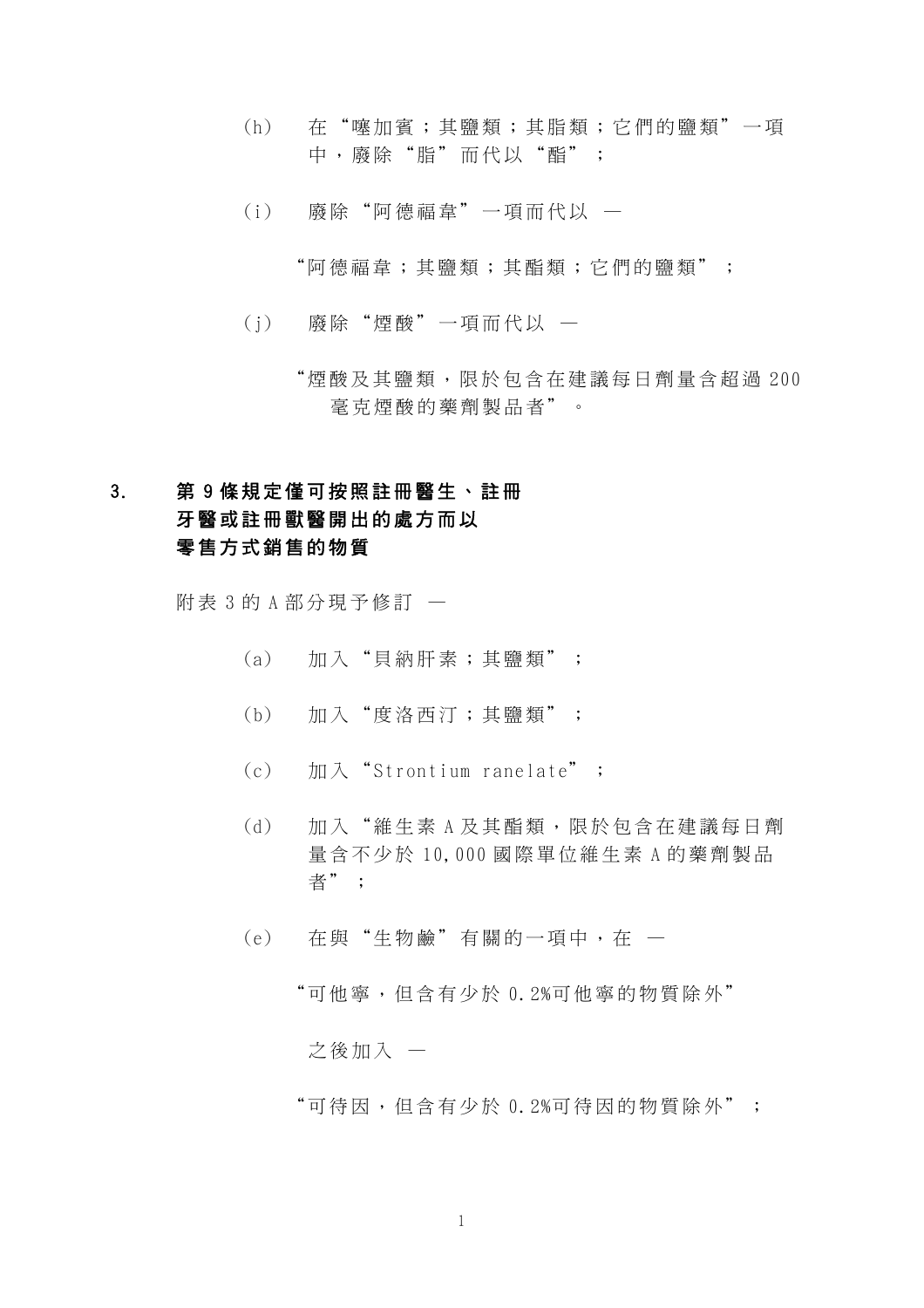- (f) 廢除第二次出現的"氯醛;其 添加製品及其縮合製 品(阿法氯醛糖除外);含有任何屬此項範圍內的物質 的化合物;但以水合氯醛的形式包含在擬只作外用 的製劑時除外";
- (g) 在"加替沙星;其鹽類;其脂類"一項中,廢除 "脂"而代以"酯";
- (h) 在"格帕沙星;其鹽類;其脂類"一項中,廢除 "脂"而代以"酯";
- (i) 在"麥考酚酸;其鹽類;其脂類"一項中,廢除 "脂"而代以"酯";
- (j) 在"噻加賓;其鹽類;其脂類 ;它們的鹽類"一項 中,廢除"脂"而代以"酯";
- (k) 廢除"阿德福韋"一項而代以 —

"阿德福韋;其鹽類;其酯類;它們的鹽類";

- (l) 廢除"煙酸"一項而代以
	- "煙酸及其鹽類,限於包含在建議 每日劑量含超過 200 毫克煙酸的藥劑製品者"。

## 藥劑業及毒藥管理局 主 席

#### 2005 年 10 月 31 日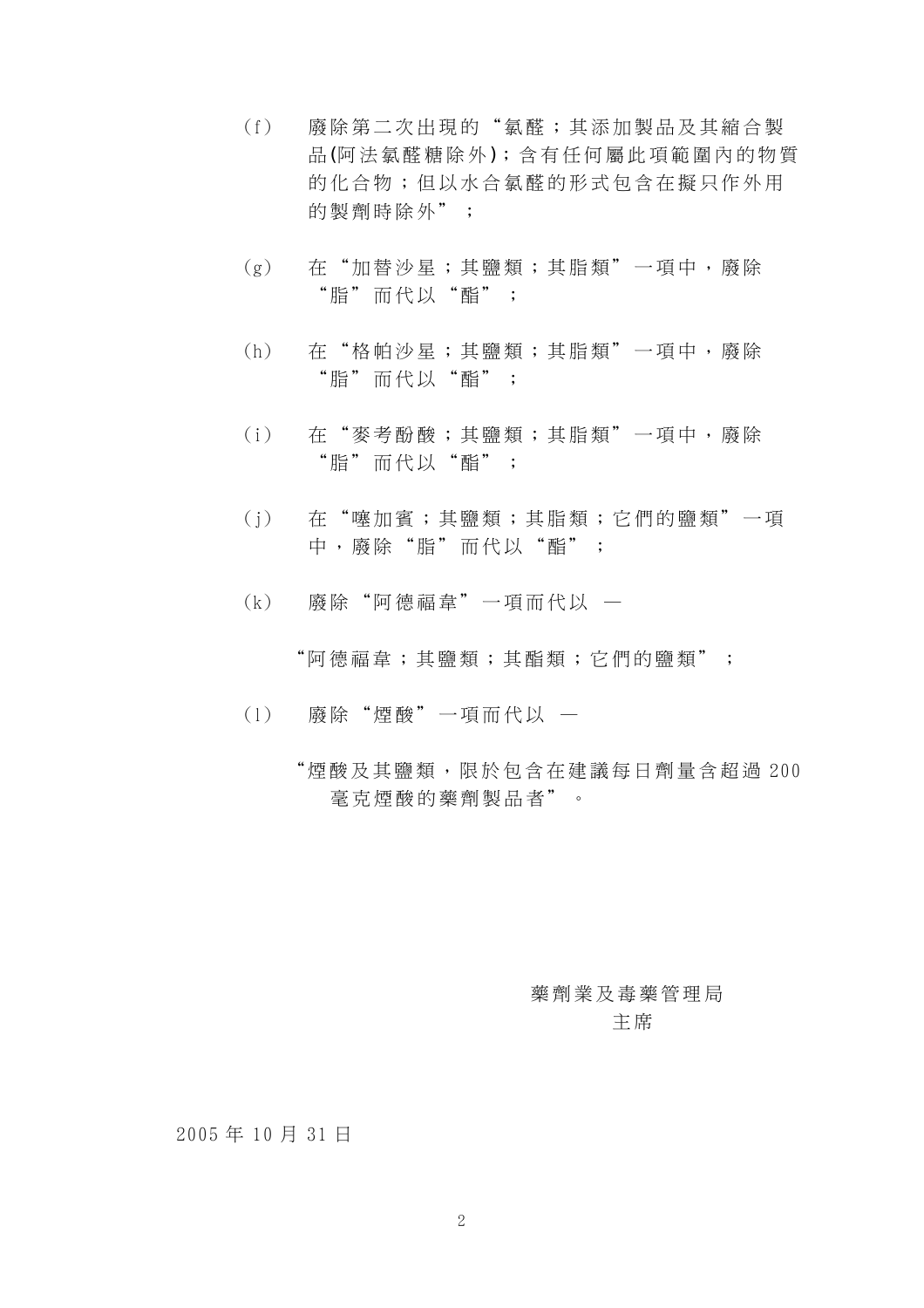#### 註 釋

本規例在《藥劑業及毒藥規例》(第138章,附屬法例 A)("主體 規例")附表 1 中加入 4 種物質並在主體規例附表 3 中加入 5 種物質,使 該等物質的銷售及貯存均受《 藥劑業及毒藥條例》(第 138 章 )及主體規例 施加的限制所規限。

2. 本規例更正某些在該附表 1 及附表 3 指明的若干物質中出現的輕 微錯誤。

3. 在該附表 3 中兩次出現與"氯醛"有關 的項目,本規例將其中一 項廢除。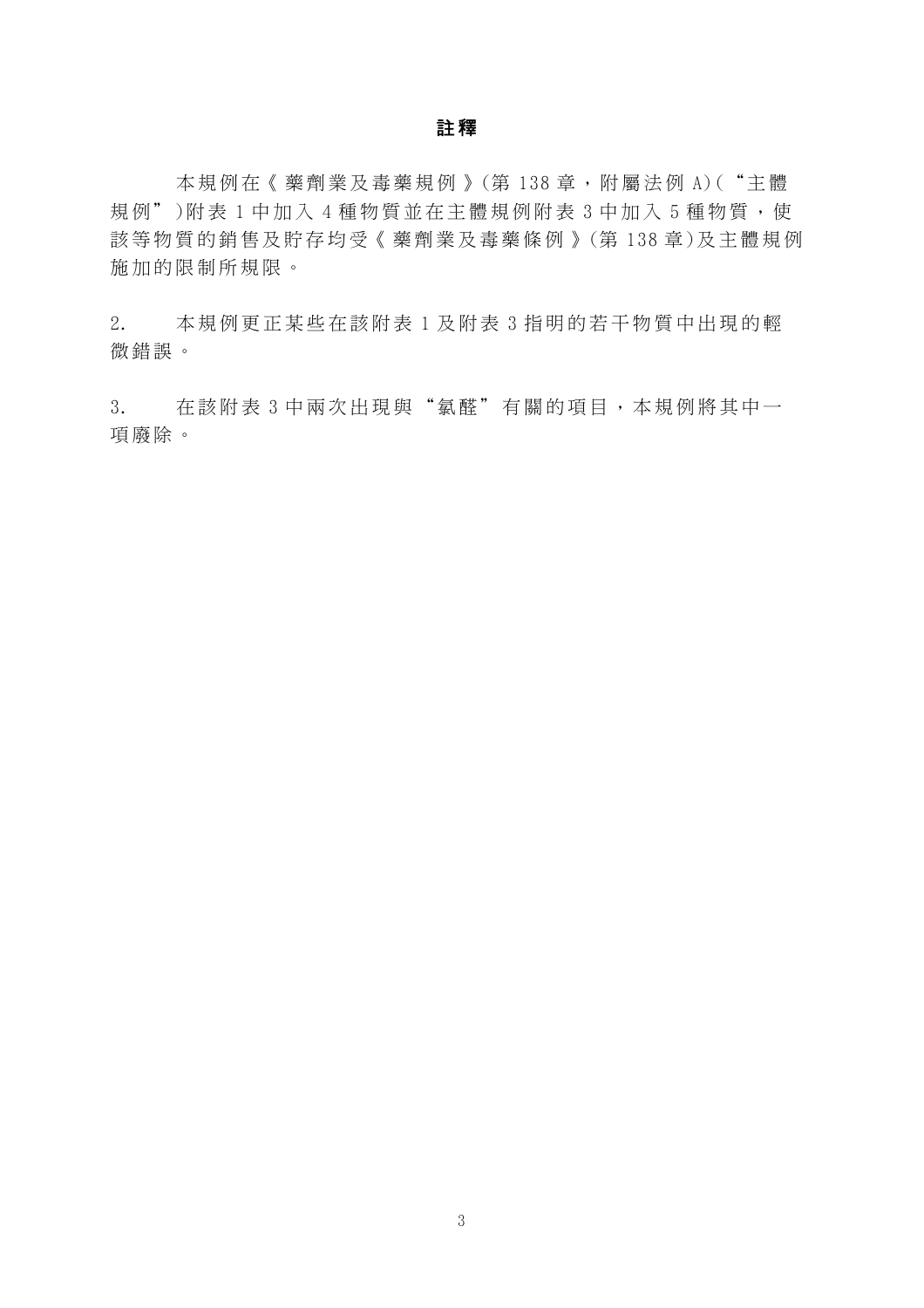#### 《 2005 年毒藥表(修 訂 )(第 3 號 )規例》

(由藥劑業及毒藥管理局根據 《藥劑業及毒藥條例》 (第 138 章) 第 29 條在須經立法會批准的規限下訂立)

#### 1. 生效日期

第 2(1)(d)條自本規例於憲報刊登之日後的 30 日起實施。

#### 2. 毒藥表

(1) 《毒藥表規例》 (第 138 章, 附屬法例 B)的附表現予修訂, 在第 I 部的 A 部分中 一

- (a) 加入"貝納肝素;其鹽類";
- (b) 加入"度洛西汀;其鹽類";
- $(c)$   $\text{Im }\lambda$  "Strontium ranelate" ;
- (d) 加入"維生素 A 及其酯類,限於包含在建議每日劑量 含不少於 10,000 國際單位維生素 A 的藥劑製品 者";
- (e) 在"六水膦甲酸納"一項中,廢除"納"而代以 "鈉";
- (f) 在"加替沙星;其鹽類;其脂類"一項中,廢除 "脂"而代以"酯";
- (g) 在"色甘酸納"一項中,廢除 "納"而代以"鈉";
- (h) 在"麥考酚酸;其鹽類;其脂類"一項中,廢除 "脂"而代以"酯";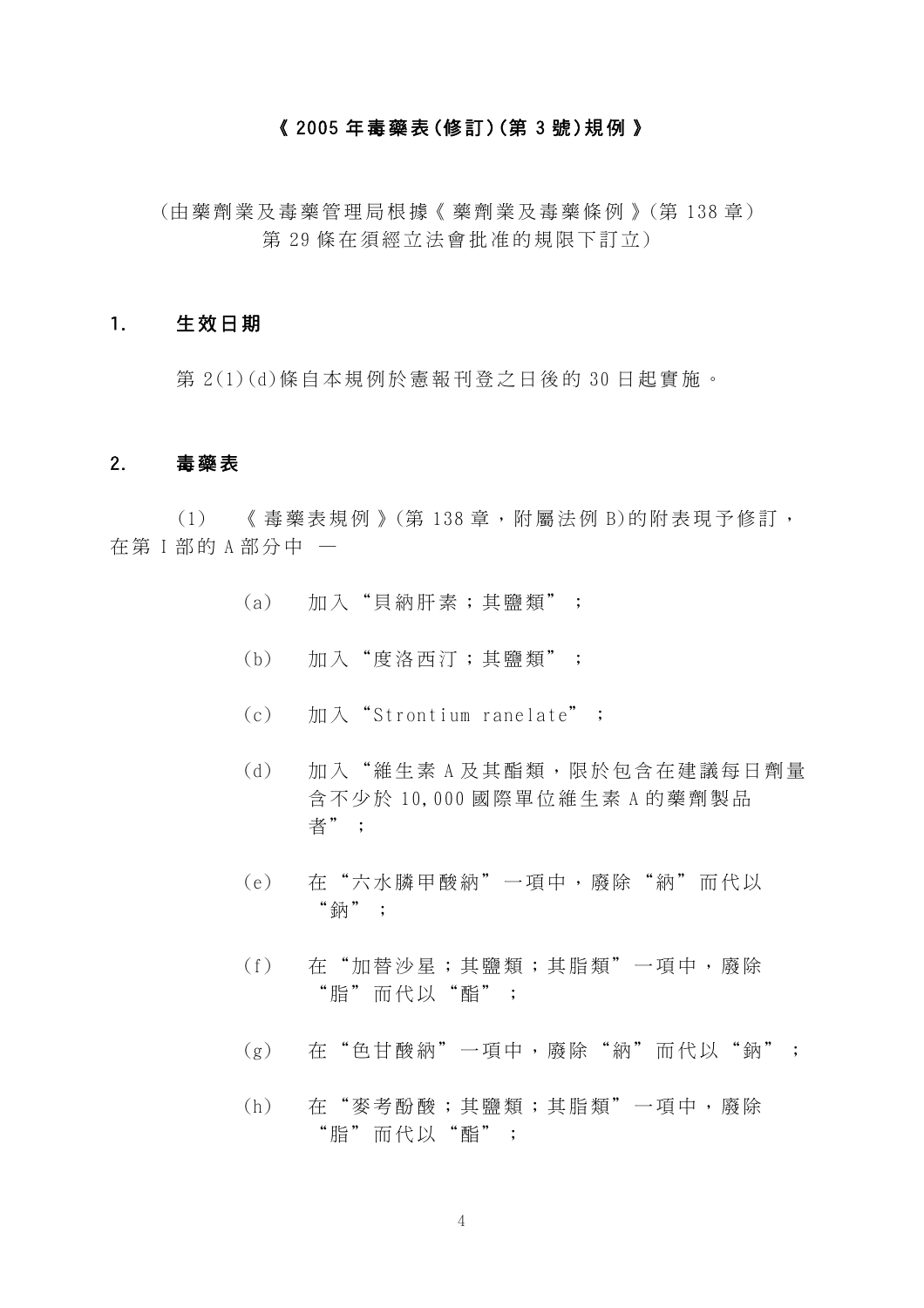- (i) 在"硝普納"一項中,廢除" 納"而代以"鈉";
- (j) 在"酮洛芬(苯酮笨丙酸); 其鹽類"一項中,廢除 "笨"而代以"苯";
- (k) 在"噻加賓;其鹽類;其脂類 ;它們的鹽類"一項 中,廢除"脂"而代以"酯";
- (l) 廢除"阿德福韋"一項而代以 —

"阿德福韋;其鹽類;其酯類;它們的鹽類";

- (m) 廢除"煙酸"一項而代以
	- "煙酸及其鹽類,限於包含在 建議每日劑量含超過 200 毫克煙酸的藥劑製品者"。

(2) 附表現予修訂,在第 II 部的 B 部分中,在"亞硝酸納"一 項中,廢除"納"而代以"鈉"。

## 藥劑業及毒藥管理局 主 席

2005 年 10 月 31 日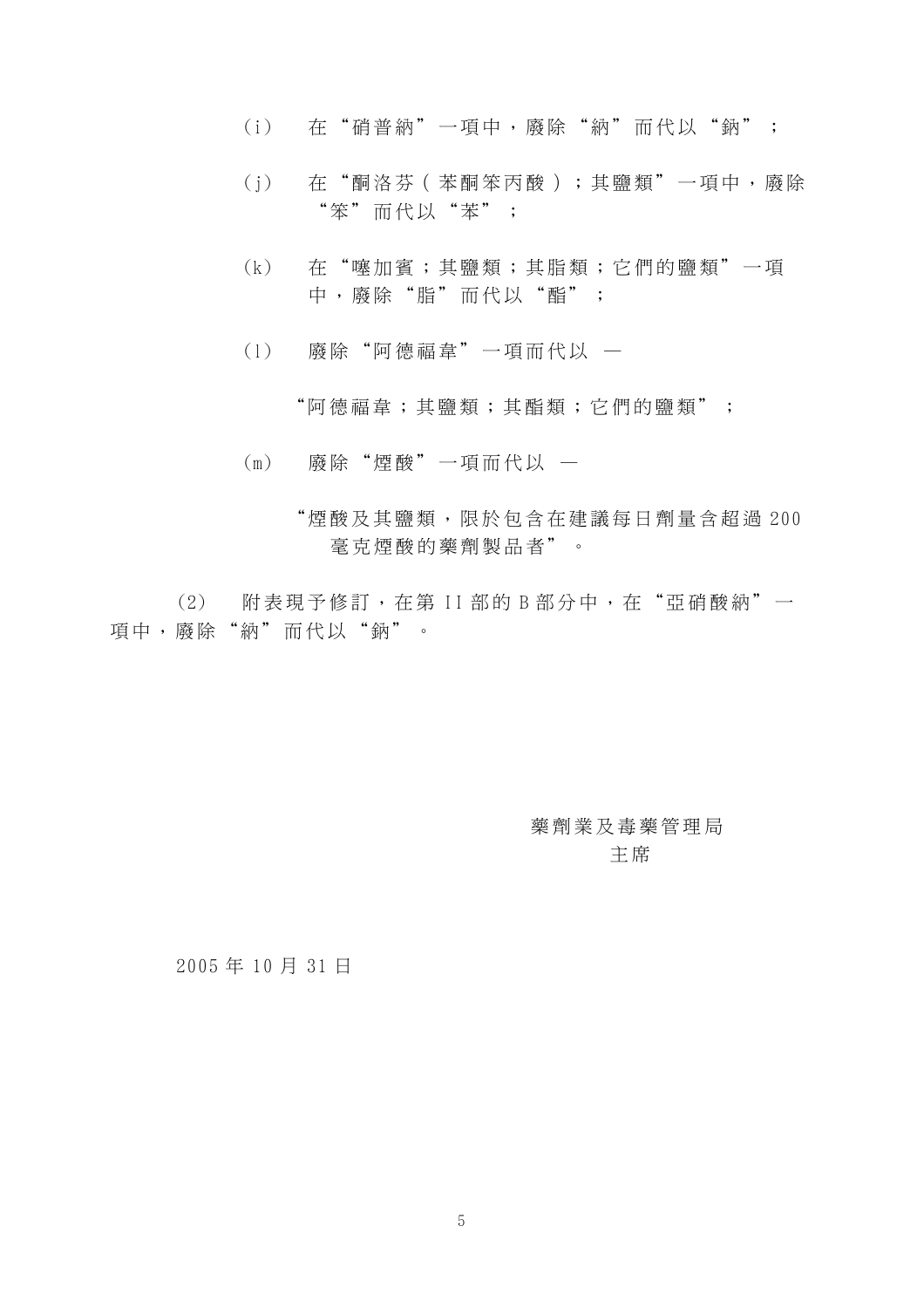#### 註 釋

本規例在《毒藥表規例》(第138章,附屬法例 B)的附表所列的毒 藥表的第 I 部 的 A 部分中加入 4 種物質。該部分所列的毒藥基本上是作醫 藥用途的。《藥劑業及毒藥條例》 (第 138 章)規定該等毒藥只可在已根據 該條例註冊的處所內由註冊藥 劑師或在其在場監督的情況 下銷售。

2. 本規例更正某些在該附表指明 的若干物質中出現的輕微錯誤。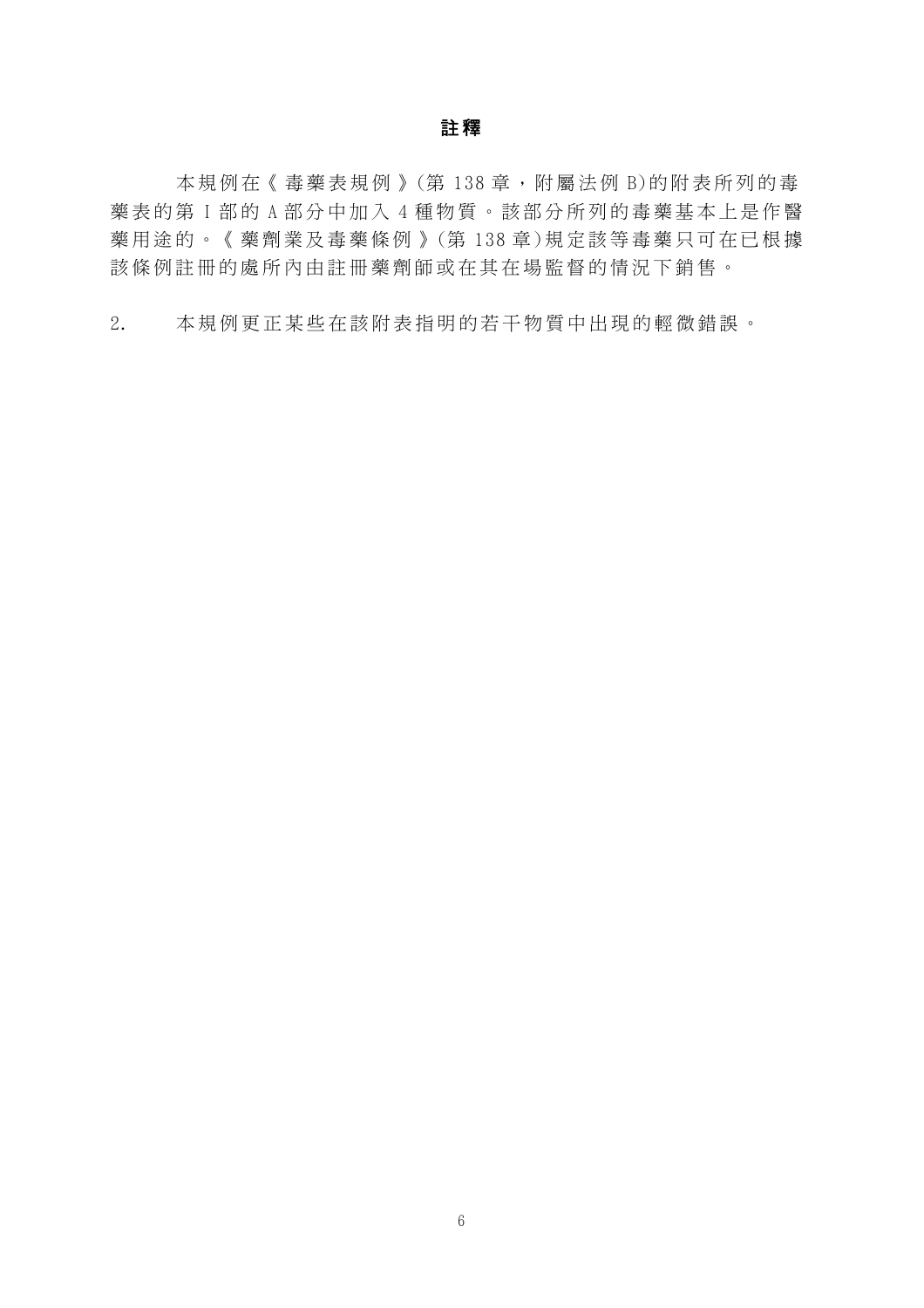## 二零零五年十一月二十三日立法會會議席上 衛生福利及食物局局長致辭全文

## 《藥劑業及毒藥條例》(第 **138** 章 )

《 2005 年藥劑業及毒藥(修訂)(第 **3** 號)規例》 《 2005 年毒藥表(修訂)(第 **3** 號)規例》

主席女士:

我動議載列於議程內的議案,以通過《2005 年毒藥表(修訂)(第 3 號)規例》和《 2005 年 藥 劑業及毒藥(修訂)(第 3 號)規例》。

2. 現時,我們根據《藥劑業及毒藥條例》所制 定的一套註冊和監察制度,規管銷售及供應藥劑製 品。根據該條例訂立的《毒藥表規例》和《藥劑業及 毒藥規例》,分別列載一個毒藥表和數個有關附表。 刊列於毒藥表不同部份及不同附表上的藥物,在銷售 及備存紀錄方面受著不同程度的管制。

3. 為保障市民健康,某些藥劑製品必須在註冊 藥劑師在場監督下,由藥房出售。某些藥劑製品的銷 售詳情則須妥為記錄,包括登記銷售日期、購買人姓 名及地址、藥物名稱及數量,以及購買目的;另一些 藥劑製品須根據由註冊醫生、註冊牙醫或註冊獸醫開 出的處方,才可出售。

4. 現在向議員提交的修訂規例,目的是要修訂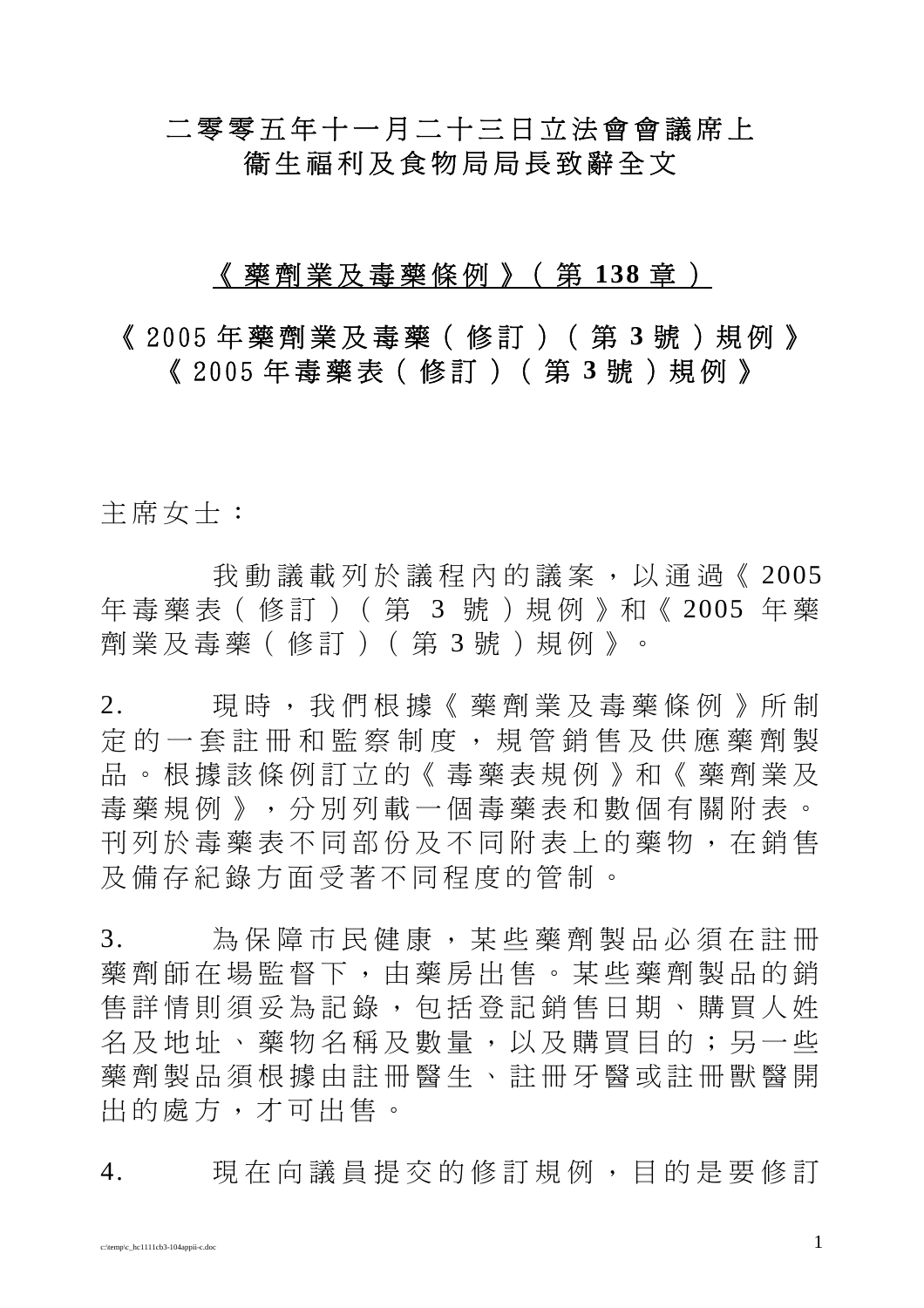《毒藥表規例》的毒藥表和《藥劑業及毒藥規例》的 有關附表,以對三種新藥物加以管制,並加強對兩種 現有藥物的管制。

5. 有鑑於三種藥物的註冊申請,藥劑業及毒藥 管理局建議,加列三種物質於毒藥表的第一部及《藥 劑業及毒藥規例》的附表一和附表三內,規定含有這 些物質的藥劑製品必須根據處方,在註冊藥劑師在場 監督下,由藥房出售。我們建議有關的修訂規例在十 一月二十五日刊憲後即時生效,以儘早對含有這些物 質的藥劑製品加以管制,並讓這些藥劑製品早日在市 場銷售。

6. 同時,藥劑業及毒藥管理局建議加強對兩種 已註冊藥物的管制。目前,含有不少於 0.2%可待因 的物質屬第一部及附表一毒藥,無需處方即可在藥房 出售;而包含在建議每日劑量含不少於 10,000 國 際 單位維生素 A 的藥劑製品的「維生素 A 及其酯 類」,則屬非毒藥,可在任何類型的藥物銷售點出 售。透過將上述兩種物質列為第一部、附表一及附表 三毒藥,含有這些物質的藥劑製品就必須根據處方, 在註冊藥劑師在場監督下,由藥房出售。我們建議有 關的修訂於刊憲後的三十日起生效,讓銷售商、製造 商和進口商有足夠的時間適應新規定。

7. 議案上的兩條修訂規例是由藥劑業及毒藥管 理局制定,該局根據《藥劑業及毒藥條例》第 3 條成 立,是負 責 藥劑製品註冊和管制 事 宜 的法定 權力機 關,成員 來 自 藥劑業、醫 療 界 和 學術界 。上述修訂是 基 於有關藥物的效 用 、 毒 性 和 潛 在 副作用 而提出的。

8. 主席女士,我 謹 提出議案。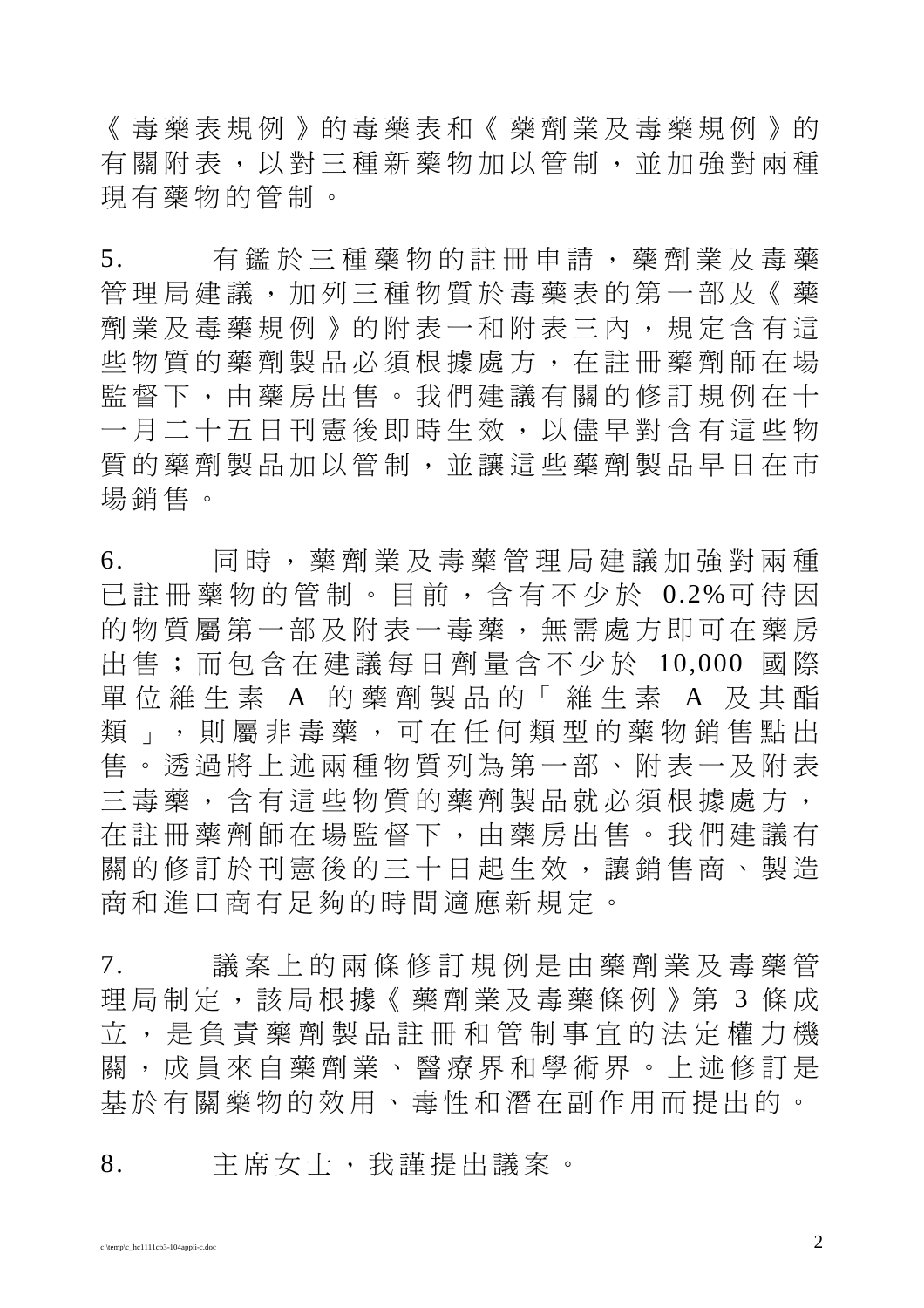## **Poisons List (Amendment) (No. 3) Regulation 2005**

## **Pharmacy and Poisons (Amendment) (No. 3) Regulation 2005**

## **Supplementary Information to the Legislative Council**

## 《**2005**年毒藥表(修訂)**(**第 **3** 號**)** 規例》 《**2005**年藥劑業及毒藥(修訂)**(**第 **3** 號**)** 規例》 提交立法會的補充資料

| <b>Drug Name</b><br>藥名            | <b>Proposed Classification</b><br>建議類別                                                                           | <b>Reason</b><br>原因                                                                                                                                                                                                                           |
|-----------------------------------|------------------------------------------------------------------------------------------------------------------|-----------------------------------------------------------------------------------------------------------------------------------------------------------------------------------------------------------------------------------------------|
| Bemiparin; its salts<br>貝納肝素;其鹽類  | Part I, First and Third<br>Schedules poisons (i.e.<br>prescription-only<br>medicines)<br>第一部附表一及附表<br>三毒藥 (即處方藥) | This drug is used in the prevention of<br>blood clotting events after surgery and<br>treatment of deep vein thrombosis.<br>Medical monitoring is required during<br>treatment period.<br>此藥用於預防手術後的血栓塞和治<br>療深部靜脈血栓形成。用藥期間須<br>由醫生觀察病人。       |
|                                   |                                                                                                                  |                                                                                                                                                                                                                                               |
| Duloxetine; its salts<br>度洛西汀;其鹽類 | Part I, First and Third<br>Schedules poisons (i.e.<br>prescription-only<br>medicines)<br>第一部附表一及附表<br>三毒藥 (即處方藥) | This drug is used to treat major<br>depression in adults and stress urinary<br>incontinence for women. It should<br>only be used when the need is<br>established by medical diagnosis.<br>此藥用於治療成人的嚴重憂鬱症及<br>女性壓抑性小便失禁。需經醫生確<br>診及決定有需要時才可用藥。 |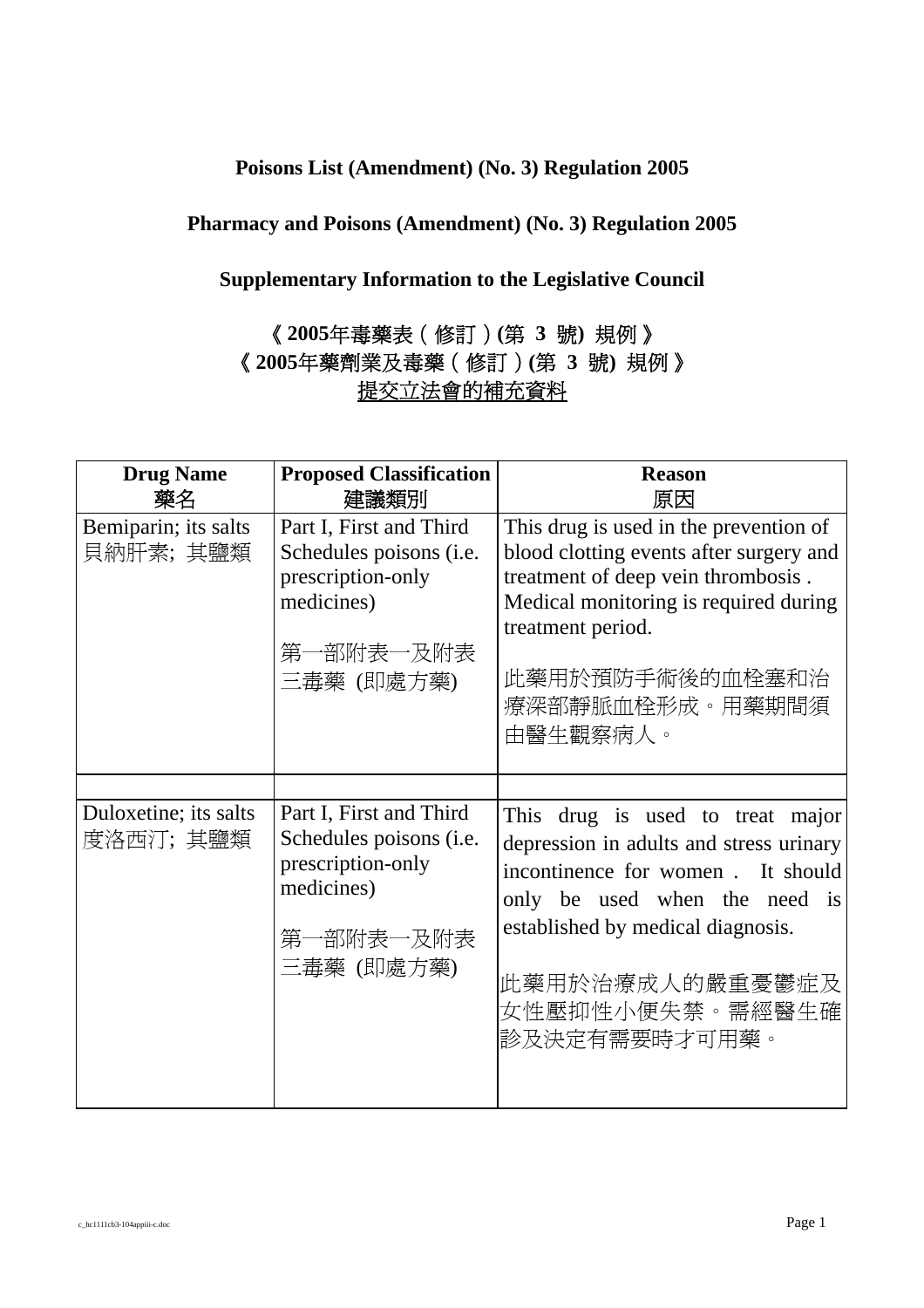| <b>Drug Name</b><br>藥名                                                                                                                                                                                                                                                        | <b>Proposed Classification</b><br>建議類別                                                                            | <b>Reason</b><br>原因                                                                                                                                                                                                                                            |
|-------------------------------------------------------------------------------------------------------------------------------------------------------------------------------------------------------------------------------------------------------------------------------|-------------------------------------------------------------------------------------------------------------------|----------------------------------------------------------------------------------------------------------------------------------------------------------------------------------------------------------------------------------------------------------------|
| Strontium ranelate<br>(無中文名)                                                                                                                                                                                                                                                  | Part I, First and Third<br>Schedules poison (i.e.<br>prescription-only<br>medicine)<br>第一部附表一及附<br>表三毒藥(即處方<br>藥) | This drug is used for treatment of<br>postmenopausal osteoporosis.<br>It<br>should only be used when the need is<br>established by medical diagnosis.<br>此藥用於治療閉經後骨質疏鬆。<br>此藥需經醫生確診及决定有需要時<br>才可用藥。                                                            |
|                                                                                                                                                                                                                                                                               |                                                                                                                   |                                                                                                                                                                                                                                                                |
| Vitamin A; its<br>esters; when<br>contained in<br>pharmaceutical<br>products the<br>recommended daily<br>dosage of which<br>contains 10,000<br>international units<br>or above of vitamin<br>A<br>維生素 A;其酯<br>類;在包含於藥<br>劑製品內並且該<br>等製品的建議每<br>日劑量含10,000<br>國際單位或以上<br>維生素A時 | Part I, First and Third<br>Schedules poisons (i.e.<br>prescription-only<br>medicines)<br>第一部附表一及附表<br>三毒藥(即處方藥)   | High doses of vitamin A could result<br>in side effects such as liver toxicity,<br>gastrointestinal disturbances,<br>foetal<br>abnormalities,<br>reduced<br>and<br>bone<br>growth in children.<br>高劑量的維生素A可能引致如肝中<br>腸胃不適,胎兒不正常,<br>毒,<br>和<br>小孩骨骼增長受到阻礙等副作用。 |
|                                                                                                                                                                                                                                                                               |                                                                                                                   |                                                                                                                                                                                                                                                                |